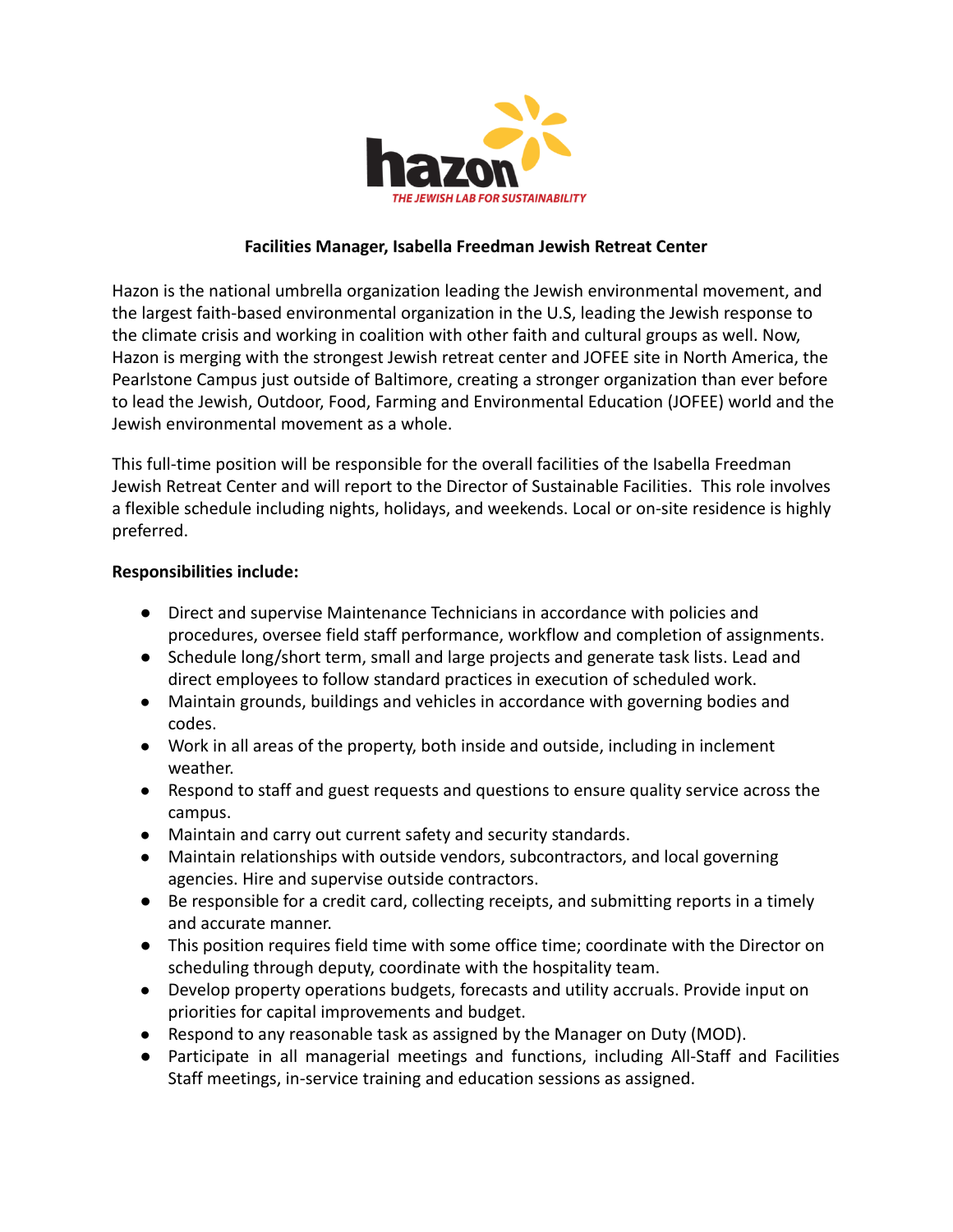## **Qualifications:**

- High school diploma or equivalent
- Construction experience required; vocational or technical training preferred
- Experience in sustainable, high-performance building preferred
- Minimum four years of experience in a similar position in the hospitality industry
- Minimum four years previous management experience
- Ability to use hand and power tools, snow-removal and landscaping equipment
- Must be able to work in typical construction site conditions, including heights, on ladders, roofs, and confined spaces
- Basic knowledge of HVAC, electrical, mechanical and plumbing
- Recognize and keep confidential information
- Computer use required, specifically database entry and management and familiarity with Microsoft Office Suite
- Demonstrated ability to lead a team, conduct meetings and communicate well and lead a team

# **The Successful Candidate:**

The Isabella Freedman Jewish Retreat Center is in a beautiful location, with a small, dynamic team delivering meaningful experiences to visitors and guests; the Facilities team is key to operations on the campus. The successful candidate for the Facilities Manager role will demonstrate flexibility in a fast-paced environment, a willingness to collaborate, good communication skills and creative problem-solving. The ability to build a strong team and lead in the implementation of above-best practice construction strategies and methodologies is essential. An ability to juggle priorities and exercise judgment around health and safety are key to success in this position.

## **How to Apply**

To apply, send a resume and cover letter to jobs@hazon.org with "Facilities Manager" in the subject line. Applications will be reviewed on a rolling basis starting June 1, 2022.

Salary range is \$45,000-\$55,000 commensurate with experience, including benefits package.

New employees are eligible for a signing bonus of \$1,000. At the time of hire, the new employee will receive \$250. After 45 days, provided they have no active disciplinary issues, the new employee will receive the remaining \$750.

Hazon is strongly committed to equal employment opportunities for all individuals. Hazon will make all employment decisions for staff and applicants without unlawful discrimination as to race, creed, color, national origin, gender identity and expression, age, disability, marital status, sexual orientation, alienage, citizenship or any other basis protected by law. This policy applies to all terms and conditions of employment including but not limited to recruiting, hiring,